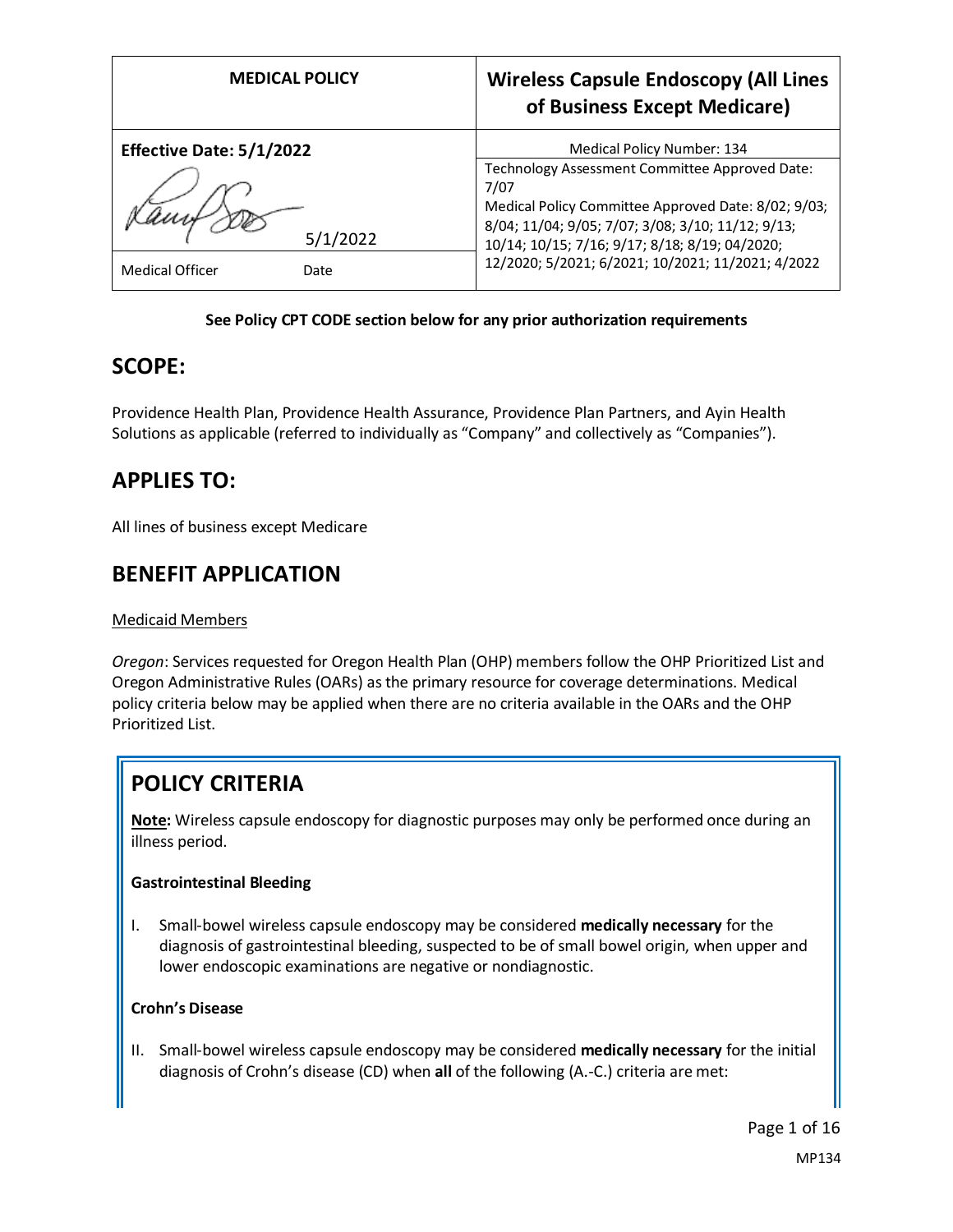- A. Negative or nondiagnostic ileocolonoscopy during the period of illness; **and**
- B. No obstructive symptoms; **and**
- C. There is documented suspicion of CD indicated by abdominal pain and **one or more** of the following (1.-6.):
	- 1. Elevated c-reactive protein (CRP); **or**
	- 2. Elevated erythrocyte sedimentation rate (ESR); **or**
	- 3. Elevated white blood cell (WBC) count; **or**
	- 4. Positive stool lactoferrin WBC test; **or**
	- 5. Suspicious small bowel imaging; **or**
	- 6. Fecal calprotectin testing.
- III. Small-bowel wireless capsule endoscopy may be considered **medically necessary** in patients with a history of small bowel Crohn's disease (CD) when either of the following are met:
	- A. Patients are symptomatic and a recurrence of CD is suspected;
	- B. To ensure medication response and adequate mucosal healing after medical intervention.

#### **Celiac Disease**

IV. Small-bowel wireless capsule endoscopy may be considered **medically necessary** for patients with positive-celiac specific serology who are contraindicated for upper endoscopy with biopsy (e.g., medically unstable, presence of known or suspected perforation).

#### **Surveillance of Specific Conditions**

- V. Small-bowel wireless capsule endoscopy may be considered **medically necessary** for surveillance of the following conditions:
	- A. Polyposis syndrome (i.e., Peutz-Jeghers syndrome); **or**
	- B. Suspected small-bowel tumor(s); **or**
- VI. Esophageal wireless capsule endoscopy may be considered **medically necessary** for esophageal varices in cirrhotic members with significantly compromised liver function (i.e., Child-Pugh score of Class B or greater) or other situations where a standard upper endoscopy with sedation or anesthesia is contraindicated.

#### **Non-coverage Criteria**

- VII. Small-bowel or esophageal wireless capsule endoscopy is considered **investigational and not covered** when any one of the criteria I.-VI. above are not met, including, but not limited to the following:
	- A. Lynch syndrome (hereditary nonpolyposis colorectal cancer) surveillance
	- B. Colorectal cancer screening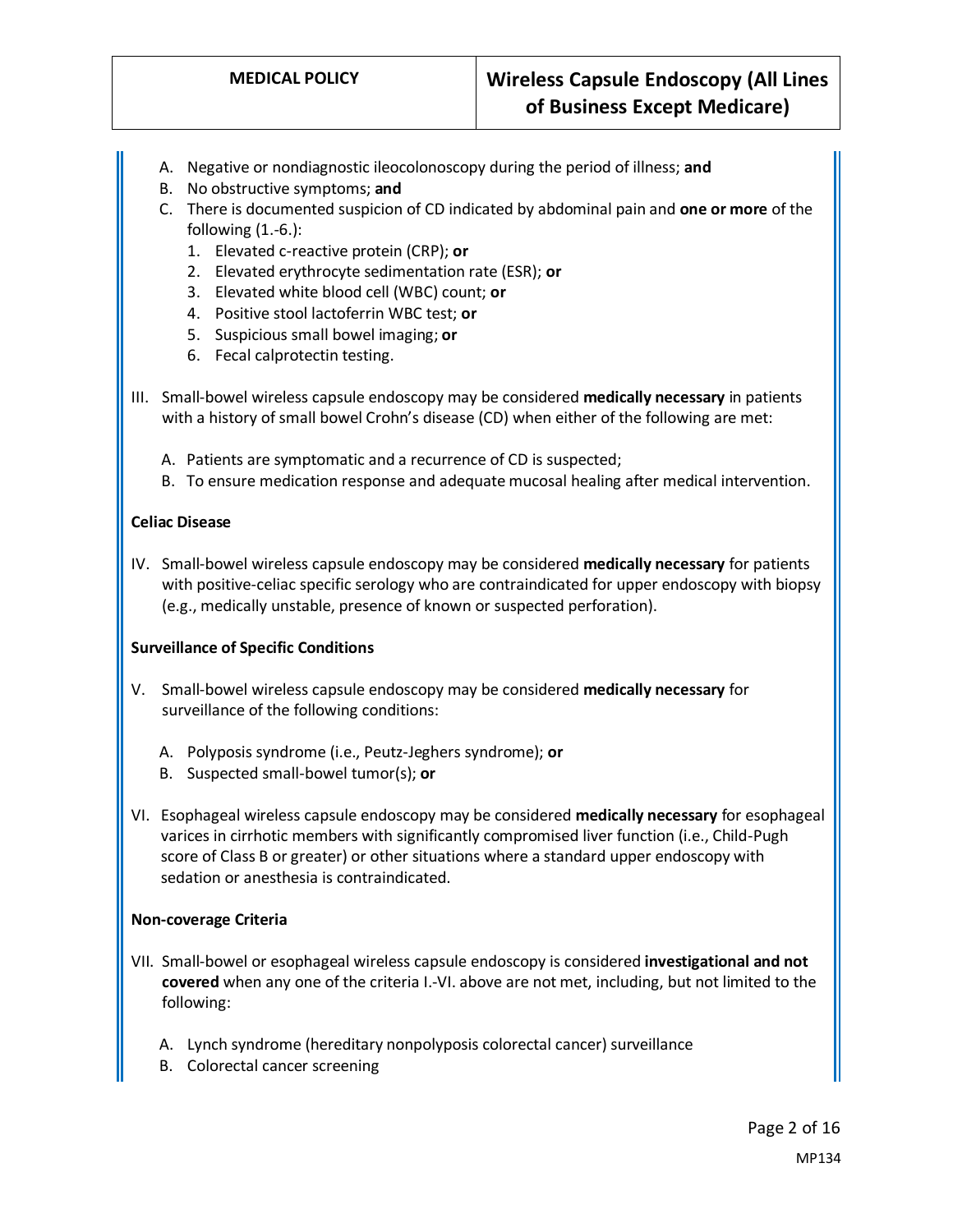- C. To diagnose or evaluate esophageal disease other than esophageal varices in which standard upper endoscopy is contraindicated
- D. In patients with any known contraindication to wireless capsule endoscopy, including:
	- 1. Hematemesis
	- 2. Dysphagia
	- 3. Known or suspected gastrointestinal obstruction
	- 4. Strictures or fistulas
	- 5. In patients with cardiac pacemakers or other implanted electro-medical devices
- E. To confirm lesions or other pathology normally within the reach of upper or lower endoscopies (lesions proximal to the ligament of Treitz or distal to the ileum)
- VIII. Colon capsule endoscopy (i.e., PillCam™ COLON 2)(CPT code 91113) is considered **investigational and is not covered** for all indications.
- IX. Magnetically-controlled capsule endoscopy (e.g. NaviCam™ (CPT code 0651T)) is considered **investigational and is not covered** for all indications.

#### **Patency Capsule**

X. The use of a patency capsule (i.e., AGILE™ Patency System) to evaluate gastrointestinal patency is considered **investigational and is not covered** for all indications.

Link t[o Policy Summary](#page-11-0)

# **CPT CODES**

| <b>All Lines of Business Except Medicare</b> |                                                                                                                                                           |
|----------------------------------------------|-----------------------------------------------------------------------------------------------------------------------------------------------------------|
| <b>Prior Authorization Required</b>          |                                                                                                                                                           |
| 91110                                        | Gastrointestinal tract imaging, intraluminal (eg, capsule endoscopy), esophagus through<br>ileum, with interpretation and report                          |
| 91111                                        | Gastrointestinal tract imaging, intraluminal (eg, capsule endoscopy), esophagus with<br>interpretation and report                                         |
| No Prior Authorization Required              |                                                                                                                                                           |
| 83993                                        | Calprotectin, Fecal                                                                                                                                       |
| <b>Not Covered</b>                           |                                                                                                                                                           |
|                                              | <b>TERMED 12/31/2021</b>                                                                                                                                  |
| 0355T                                        | Gastrointestinal tract imaging, intraluminal (eg, capsule endoscopy), colon, with<br>interpretation and report                                            |
| 0651T                                        | Magnetically controlled capsule endoscopy, esophagus through stomach, including<br>intraprocedural positioning of capsule, with interpretation and report |
| 91113                                        | Gastrointestinal tract imaging, intraluminal (eg, capsule endoscopy), colon, with<br>interpretation and report                                            |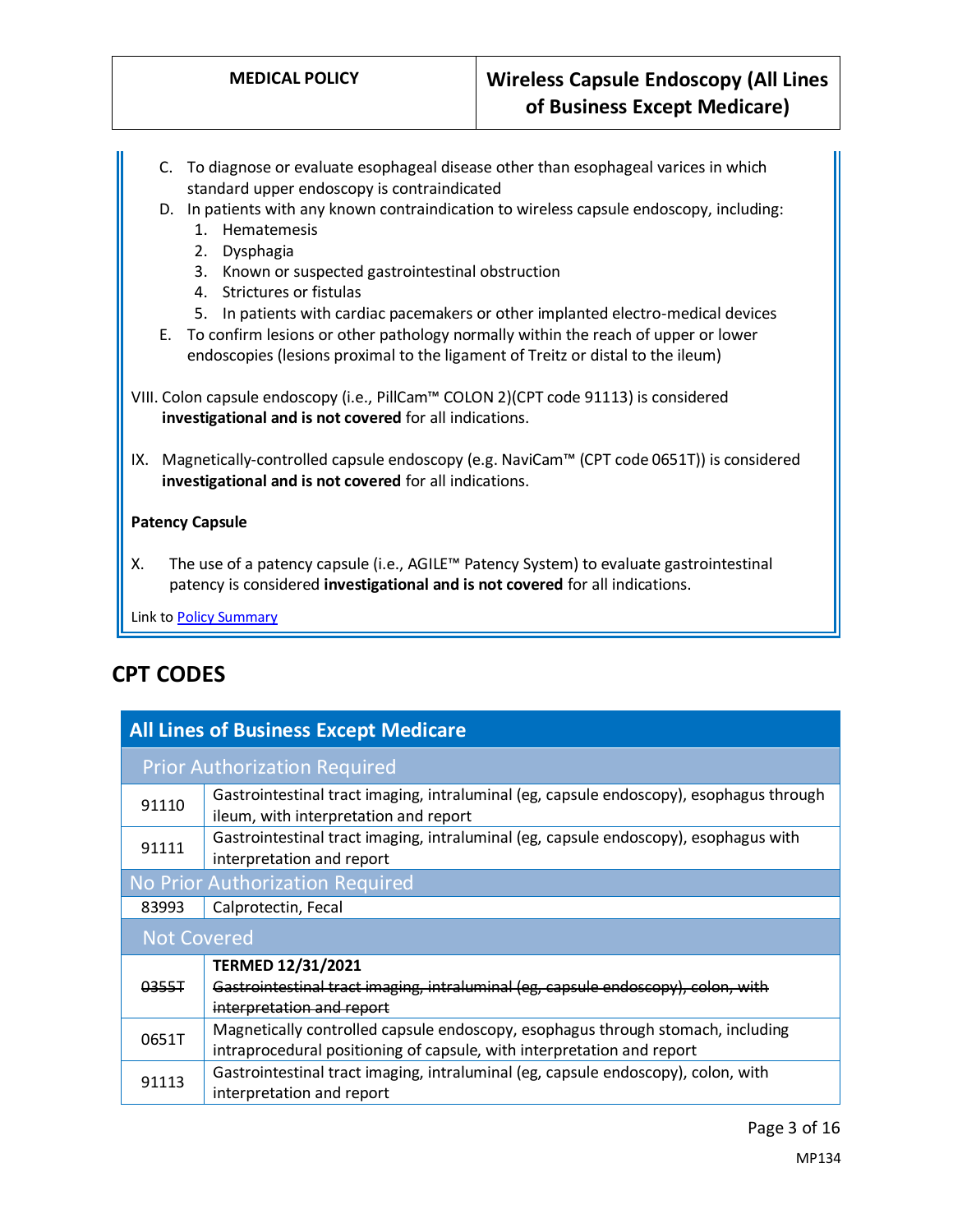### Unlisted Codes

All unlisted codes will be reviewed for medical necessity, correct coding, and pricing at the claim level. If an unlisted code is billed related to services addressed in this policy then it will be **denied as not covered.**

91299 Unlisted diagnostic gastroenterology procedure

## **DESCRIPTION**

#### **Wireless Capsule Endoscopy**

Wireless capsule endoscopy, also called capsule endoscopy or video capsule endoscopy, is a "noninvasive procedure in which the patient swallows a multivitamin-sized capsule containing a miniaturized wireless video camera, light, transmitter and batteries." <sup>1</sup> As the capsule moves through the gastrointestinal tract, propelled by peristalsis, it transmits video and/or pictures to an external receiver. The video and images are then stored and can later be downloaded to a computer for review in real time. Depending on the specific device, it is either designed to take video and/or pictures of the smallbowel (PillCam™ SB 3 system or ENDOCAPSULE EC-10 System), colon (PillCam™ COLON 2), or esophagus (PillCam™ UGI system).

#### **Wireless Gastrointestinal Patency Capsule**

To ensure the device used for wireless capsule endoscopy will pass safely through the gastrointestinal tract, a patency capsule was developed to test for the presence of strictures that might trap a capsule endoscopy device.<sup>2</sup> The patency capsule contains a radiofrequency identification tag, which allows it to be detected with a handheld scanner, or it can also be visualized on x-rays. "If the capsule becomes lodged in the small intestine, it is designed to dissolve in 20 to 100 hours, allowing it to pass spontaneously." 2

## **REVIEW OF EVIDENCE**

#### **Gastrointestinal Bleeding**

In 2013 (archived in 2018), Hayes conducted an evidence review to evaluate capsule endoscopy of the small bowel for obscure gastrointestinal bleeding.<sup>1</sup> The literature review identified 25 studies as eligible for inclusion. Sample sizes ranged from 50 to 911 patients and the longest average follow-up across studies was 18 months. The primary outcome of interest was diagnostic performance (i.e., accuracy, sensitivity, specificity, positive predictive value [PPV], and negative predictive value [NPV]). Additional outcomes included diagnostic yield (defined as identification of bleeding source), impact on patient management and health outcomes, rate of complete small bowel imaging, and complications.

The diagnostic performance for capsule endoscopy was as follows:

- Sensitivity: 89% to 100%
- Specificity: 48% to 100%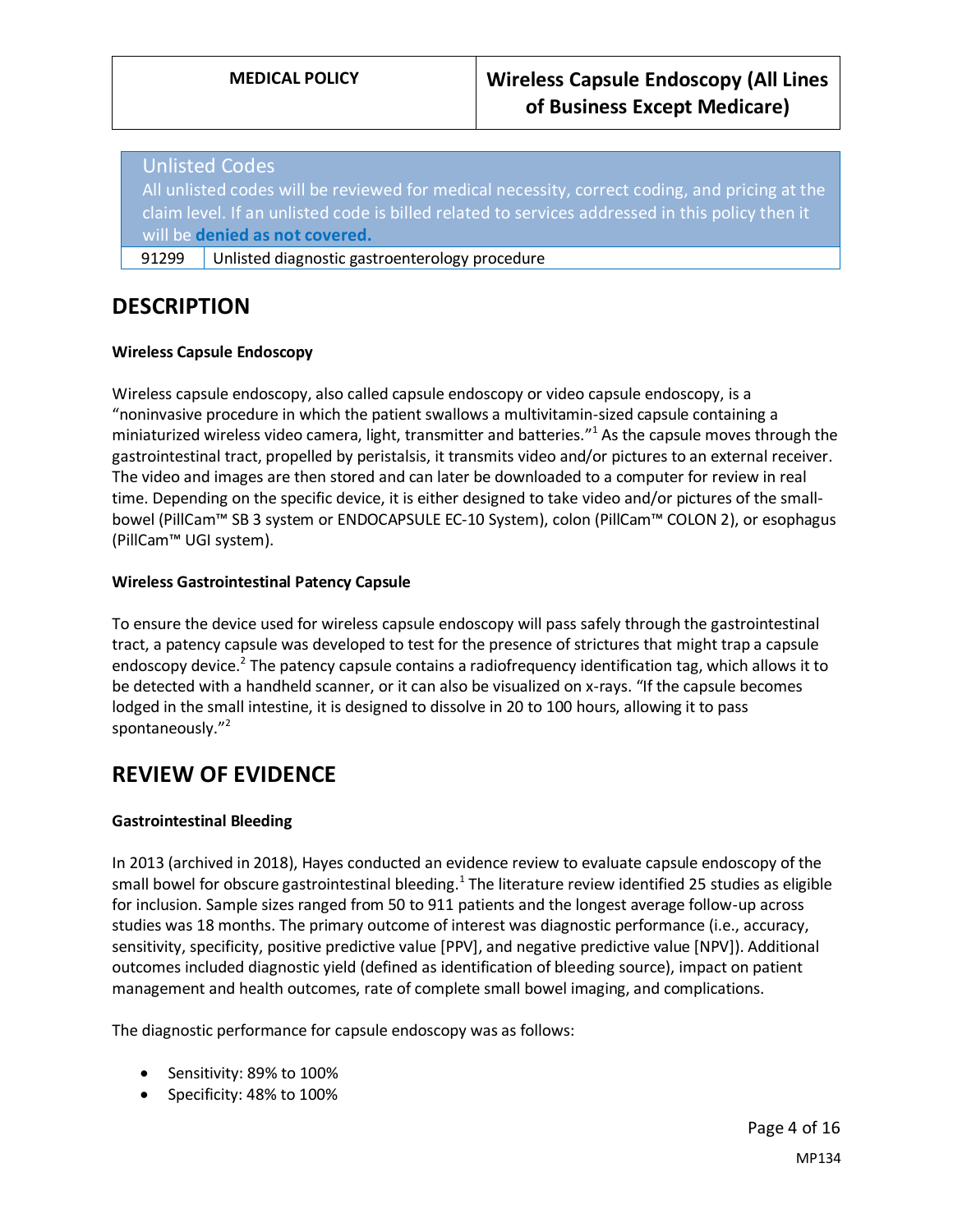- PPV: 62% to 100%
- NPV: 83% to 100%.

The diagnostic yield ranged from 30% to 88% for capsule endoscopy compared with:

- 30% to 67% for double-balloon enteroscopy
- 30% to 67% for CT
- 5% to 24% for push enteroscopy
- 7% for SBFT
- 20% for angiography.

A total of 10 studies evaluated capsule endoscopy and its impact on patient management and health outcomes. "Across studies, when capsule endoscopy guided treatment, the bleeding problem resolved in 70% to 100% of patients."<sup>1</sup> Thirteen studies evaluated rates of incomplete small bowel imaging and found that capsule endoscopy failed to reach the colon in 4% to 34% of procedures. In 0.6% to 9.7% of procedures the capsule failed completely due to technical difficulties. Capsule endoscopy was found to be relatively safe. Capsule retention was the most common procedure-related complication and occurred in 0.2% to 5% of procedures.

The quality of evidence was determined to be moderate, and study limitations included small sample sizes, lack of blinding, and lack of well-defined reference standards. The evidence review concluded that "capsule endoscopy has good diagnostic yield and is sensitive for the investigation of the bleeding source in patients who are referred for small bowel investigation following a negative or nondiagnostic upper gastrointestinal (GI) endoscopy and colonoscopy. Capsule endoscopy had an immediate impact on treatment with overall positive impact on health outcomes."<sup>1</sup> The following Hayes Ratings were assigned:

- B (some proven benefit) For video capsule endoscopy in adult patients with obscure GI bleeding, when upper GI endoscopy and colonoscopy are negative or nondiagnostic.
- D1 (no proven benefit) For video capsule endoscopy in adult patients with specific contraindications, including the presence of known or suspected intestinal obstruction, fistulas, or strictures, since these abnormalities may hinder passage of the capsule.

#### **Crohn's Disease**

In 2020 (updated 2021), Hayes updated a technology assessment of capsule endoscopy (CE) for the diagnosis of small bowel Crohn's disease (CD).<sup>3</sup> The evidence review identified 9 prospective or retrospective cohort studies and 8 prospective or retrospective cross-section studies as eligible for inclusion. Sample sizes ranged from 41 to 674 patients and follow-up times varied from no follow-up to 36 months. Outcome measures included diagnostic yield, reclassification of CD, sensitivity, specificity, positive predictive value, negative predictive value, alteration of patient management, and health outcomes after alteration of management.

In patients with suspected CD, the diagnostic yield ranged from 6% to 65% (a wide range is expected because it is highly dependent on disease prevalence) and sensitivity ranged from 64% to 100% and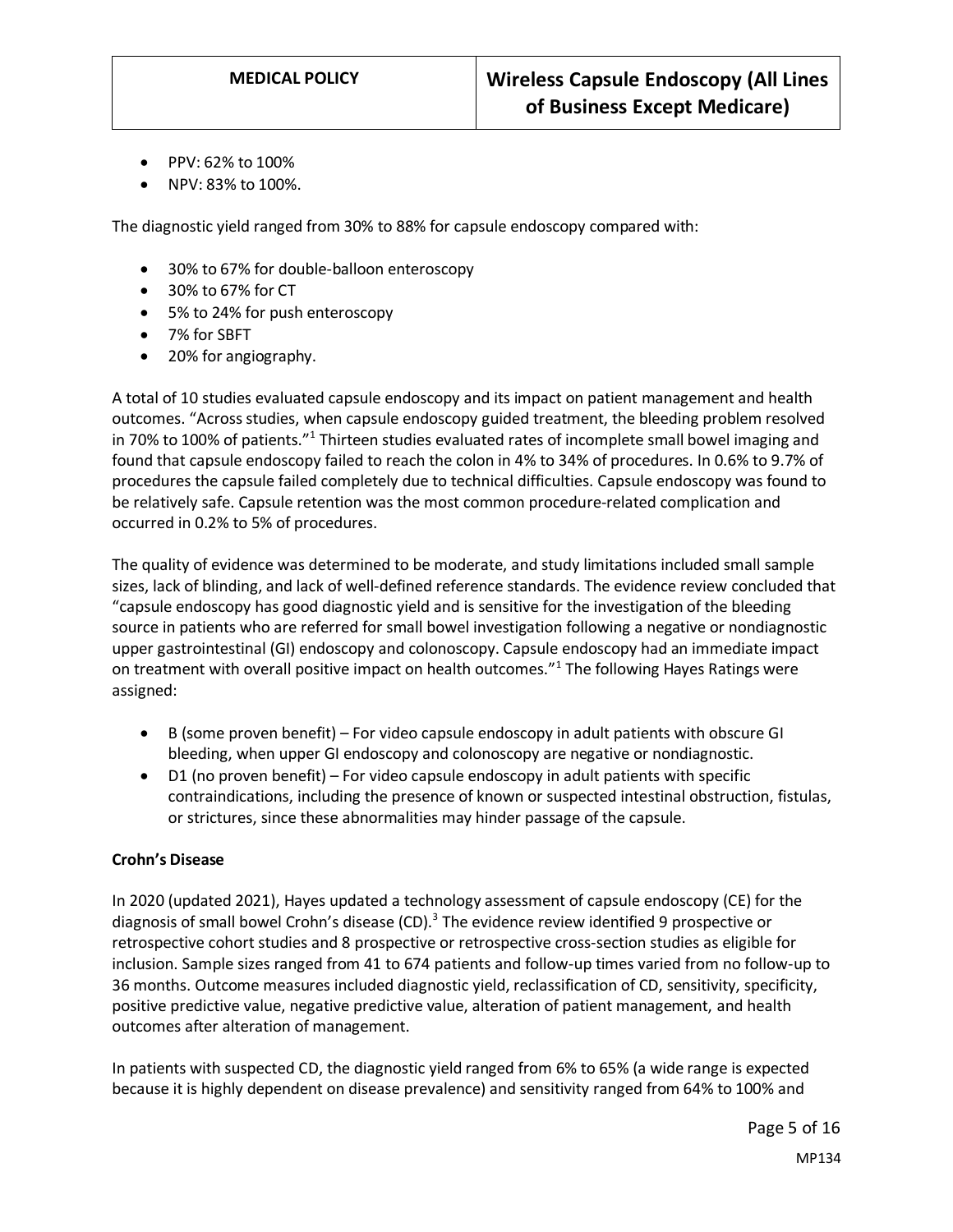# **MEDICAL POLICY Wireless Capsule Endoscopy (All Lines of Business Except Medicare)**

specificity ranged from 89% to 93%. "In patients with a prior diagnosis of CD, CE had a diagnostic yield of 54% to 100% for detection of active or recurrent disease."<sup>3</sup> In the evaluation of clinical utility, studies reported that CE findings led to changes in patient management in 6% to 70% of 41 to 187 patients who were assessed with CE for CD. Overall, CE was safe and capsule retention was the most serious complication occurring in 0% to 10% of patients.

The quality of evidence was determined to be moderate for the assessment of clinical validity and low for the assessment of clinical utility. The following Hayes Ratings were assigned:

- "B (some proven benefit)—For use of capsule endoscopy (CE) in symptomatic adult patients with a confirmed history of small bowel Crohn's disease (CD) and suspected recurrence of CD, and where there are no contraindications to the procedure.
- B (some proven benefit) —For use of CE to diagnose small bowel CD in symptomatic adult patients in whom CD is suspected and conventional diagnostic tests are inconclusive, and where there are no contraindications to the procedure."<sup>3</sup>

#### **Esophageal Varices**

In 2018, a systematic review and meta-analysis was published by McCarty and colleagues on the use of wireless capsule endoscopy for the diagnosis and grading of esophageal varices in patients with portal hypertension.<sup>4</sup> Seventeen studies from 2005 to 2015 were included in this meta-analysis (n=1,328). The diagnostic accuracy of wireless capsule endoscopy was 90% (95% CI, 0.88–0.93). The diagnostic pooled sensitivity and specificity were 83% (95% CI, 0.76 – 0.89) and 85% (95% CI, .75–0.91), respectively. The diagnostic accuracy of wireless capsule endoscopy for the grading of medium to large varices was 92% (95% CI, 0.90–0.94). The pooled sensitivity and specificity were 72% (95% CI, 0.54–0.85) and 91% (95% CI, 0.86–0.94), respectively, for the grading of medium to large varices. The use of capsule demonstrated only mild adverse events. A sensitivity analysis limited to only high quality studies revealed similar results.

The authors concluded, "Wireless esophageal capsule endoscopy is well tolerated and safe in patients with liver cirrhosis and suspicion of portal hypertension. The sensitivity of capsule endoscopy is not currently sufficient to replace EGD as a first exploration in these patients, but given its high accuracy, it may have a role in cases of refusal or contraindication to EGD."<sup>4</sup>

#### **Investigational Indications for Wireless Capsule Endoscopy**

#### *Lynch Syndrome (Hereditary Non-polyposis Colorectal Cancer)*

The evidence evaluating capsule endoscopy (CE) for surveillance of patients with Lynch syndrome is limited to two nonrandomized studies. $5.6$ 

Haanstra et al. conducted a nonrandomized study using video capsule endoscopy (VCE) to determine the prevalence of small-bowel neoplasia in asymptomatic patients with Lynch syndrome (LS). A total of 200 patients with proven mutations were included. A small-bowel neoplasia was detected using VCE in two patients. In one patient, a neoplasia was diagnosed 7 months after a negative VCE, which was considered a lesion missed by VCE. Of note, all three neoplasias were within reach of a conventional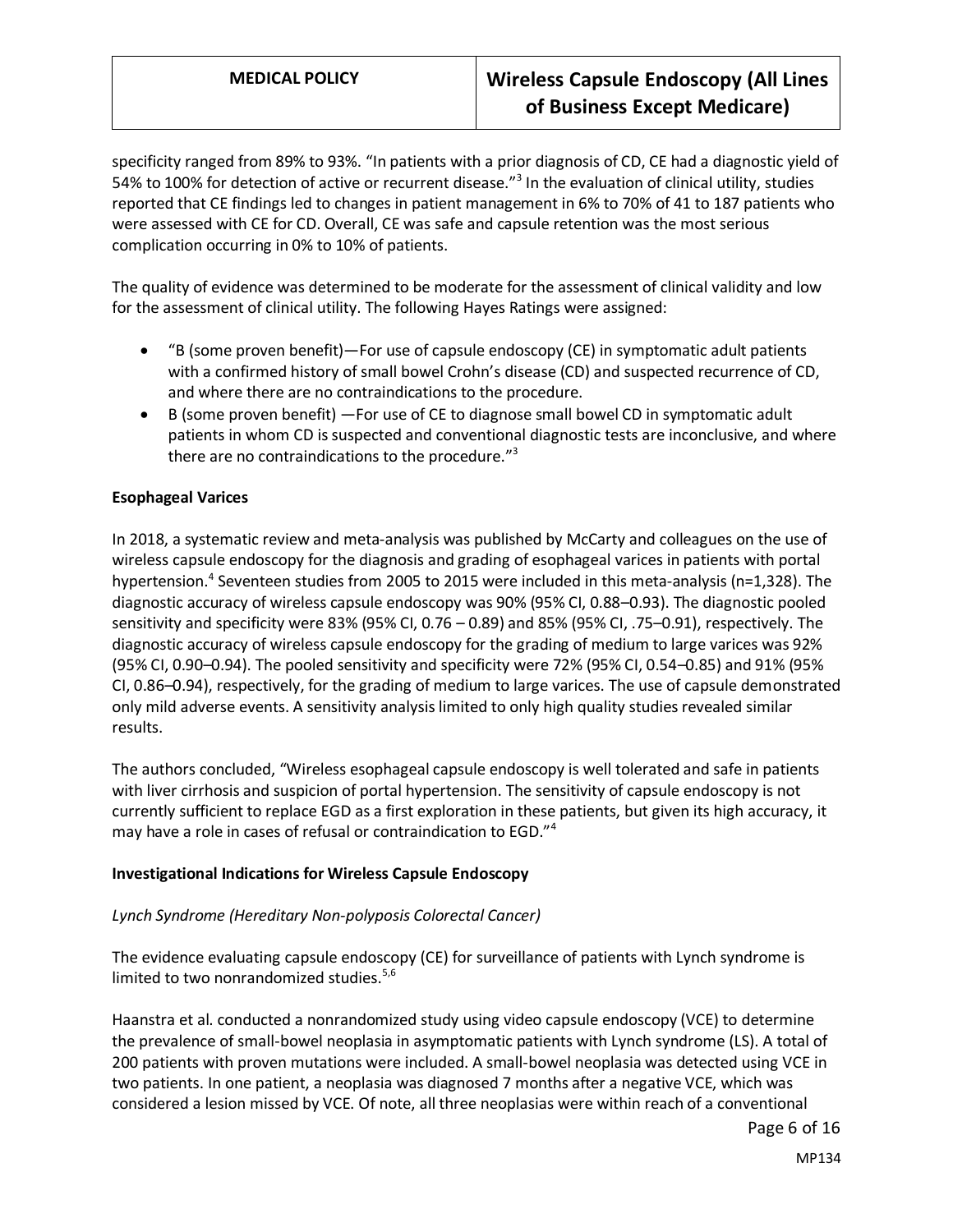gastroduodenoscope. The prevalence of small-bowel neoplasia in asymptomatic patients with LS was  $1.5\%$ <sup>5</sup>

Saurin et al. conducted a prospective, blinded, comparative study to evaluate the diagnostic yield of CE versus CT enteroclysis for diagnosis of small-bowel adenocarcinoma in Lynch syndrome patients. Thirtyfive asymptomatic patients with genetically confirmed Lynch syndrome were enrolled. CE identified small-bowel neoplasms in three patients compared to only one diagnosed by CT enteroclysis. However, the authors concluded that, "(t)he clinical usefulness of systematic small-bowel screening in these patients should be confirmed through large prospective studies."<sup>6</sup>

Although these studies showed CE may detect small-bowel neoplasms in asymptomatic Lynch syndrome patients, there remains insufficient evidence to determine whether evaluation with CE improves disease management and health outcomes in this patient population.

#### *Colon Capsule Endoscopy*

• In 2020, the ECRI Institute updated an evidence review to evaluate the PillCam Colon 2 Capsule Endoscopy System (Medtronic, Inc.) for detecting colon polyps.<sup>7</sup> The literature review identified two systematic reviews (seven studies,  $n = 2,420$ ; five studies,  $n = 361$ ), four prospective diagnostic cohort studies ( $n = 53$ ,  $n = 126$ ,  $n = 66$ ,  $n = 51$ ), and one RCT ( $n = 236$ )) as eligible for inclusion.

The evidence review concluded that PillCam Colon 2 may be useful in patients unable or unwilling to undergo colonoscopy and that it can detect polyps with sufficient accuracy. However, ECRI concluded that these conclusions, "require further validation in randomized studies."<sup>7</sup> Serious device-related injury or death is, "possible, but rare". Two FDA MAUDE reports of injury were identified. Both involved capsule retention and one case required surgical intervention.

The ECRI Evidence Bar™ concluded that the balance of evidence is somewhat favorable for the PillCam Colon 2 Capsule Endoscopy System for detecting colon polyps.<sup>7</sup>

• In 2019 (updated 2021), Hayes conducted a health technology assessment of colon capsule endoscopy (CCE) for colorectal cancer screening, diagnosis, and surveillance.<sup>8</sup> The review included 12 studies, 10 of which were prospective cohort studies, one retrospective cohort study, and one case series. Of the 12 studies, 9 assessed CCE in asymptomatic and symptomatic individuals at higher risk of colorectal cancer, 2 studies evaluated CCE for screening average-risk individuals, and one study evaluated the clinical utility of CCE after incomplete conventional colonoscopies.

Compared to conventional colonoscopy, CCE had a 79%-97% sensitivity and 64% to 97% specificity for detection of polyps or lesions ≥ 6 millimeters (mm) in size. For larger polyps or lesions (size, ≥ 9 mm or ≥ 10 mm), CCE had 77% to 100% sensitivity and 89% to 99% specificity. Hayes found that a number of studies potentially overestimated the sensitivity and specificity of CCE, measuring detection per-patient, rather than per lesion. Further limitations of the evaluation of clinical utility in these studies included a high rate of incomplete imaging by CC, ranging from 0% to 46% of procedures in the 7 studies that reported incomplete imaging rates.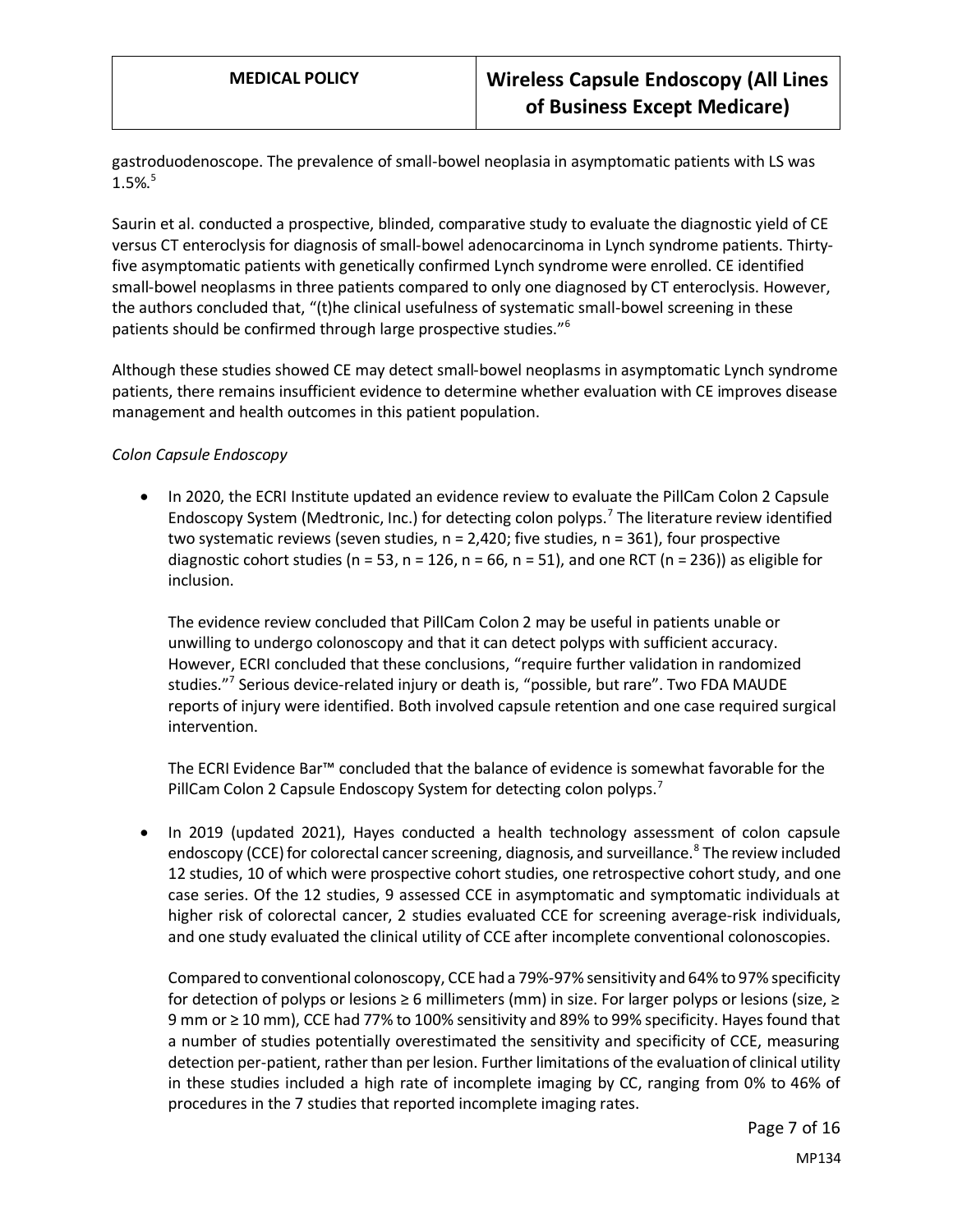The only study that evaluated clinical utility of CCE found that CCE was able to image regions colorectal regions that conventional colonoscopy could not in 89 out of 96 patients, and in 43 patients (45%), the additional images by CCE changed medical management. Yet this study did not compare CCE with computed tomography colonography, no rationale for delayed use of modified colonoscopy after initial complete colonoscopy, and no follow-up to determine if patient management effected health outcomes.

Hayes found that the available research does not provide clear evidence to determine the accuracy and efficacy of CCE relative to conventional colonoscopy of CTC. Hayes gave the following ratings:

- $\circ$  "C: For use of colon capsule endoscopy (CCE) for diagnosis or surveillance in adults with signs or symptoms of colorectal cancer (CRC) and risk factors for the disease. This Rating reflects an overall low-quality body of evidence suggesting that CCE is relatively safe and can detect most colorectal lesions and CRC. CCE may be a suitable alternative for patients who cannot tolerate or refuse to undergo conventional colonoscopy (CC) and for patients with an incomplete CC. However, uncertainty exists regarding the accuracy of CCE versus CC and versus computed tomography colonography. This Rating also reflects a paucity of evidence regarding the clinical utility of CCE for this indication.
- $\circ$  D: For use of CCE for screening for CRC in asymptomatic individuals at average risk of the disease. This Rating reflects very-low-quality evidence that is insufficient to draw conclusions regarding the clinical validity, clinical utility, and safety of CCE for screening for CRC in this patient population. Substantial uncertainty exists due to the lack of welldesigned, long-term comparative studies of the effectiveness of CCE relative to established standards, particularly CC, and the role of this test in reducing CRC morbidity and mortality."<sup>8</sup>

#### *Esophageal Capsule Endoscopy*

In 2017, McCarty et al. conducted a systematic review and meta-analysis to evaluate the use of esophageal capsule endoscopy (ECE) for the diagnosis and grading of esophageal varices in patients with portal hypertension.<sup>4</sup> Independent reviewers systematically identified relevant literature, assessed quality, and extracted data. The primary outcome of interest was diagnostic accuracy (i.e., sensitivity and specificity).

A total of 17 studies encompassing 1,328 patients were identified as eligible for inclusion. The diagnostic accuracy of ECE for the diagnosis of esophageal varices was 90%. The diagnostic pooled sensitivity and specificity was 83% and 85%, respectively. The diagnostic accuracy of ECE for the grading of esophageal varices was 92% and the pooled sensitivity and specificity was 72% and 91%, respectively. No major adverse events were reported.

Strengths of this study include the systematic review of evidence by independent authors, the inclusion of a large number of studies and a large patient population, and the evaluation of heterogeneity prior to conducting meta-analyses. However, limitations are present due to the poor quality of included studies (e.g., lack of randomization, small sample sizes, lack of follow-up). The authors concluded that although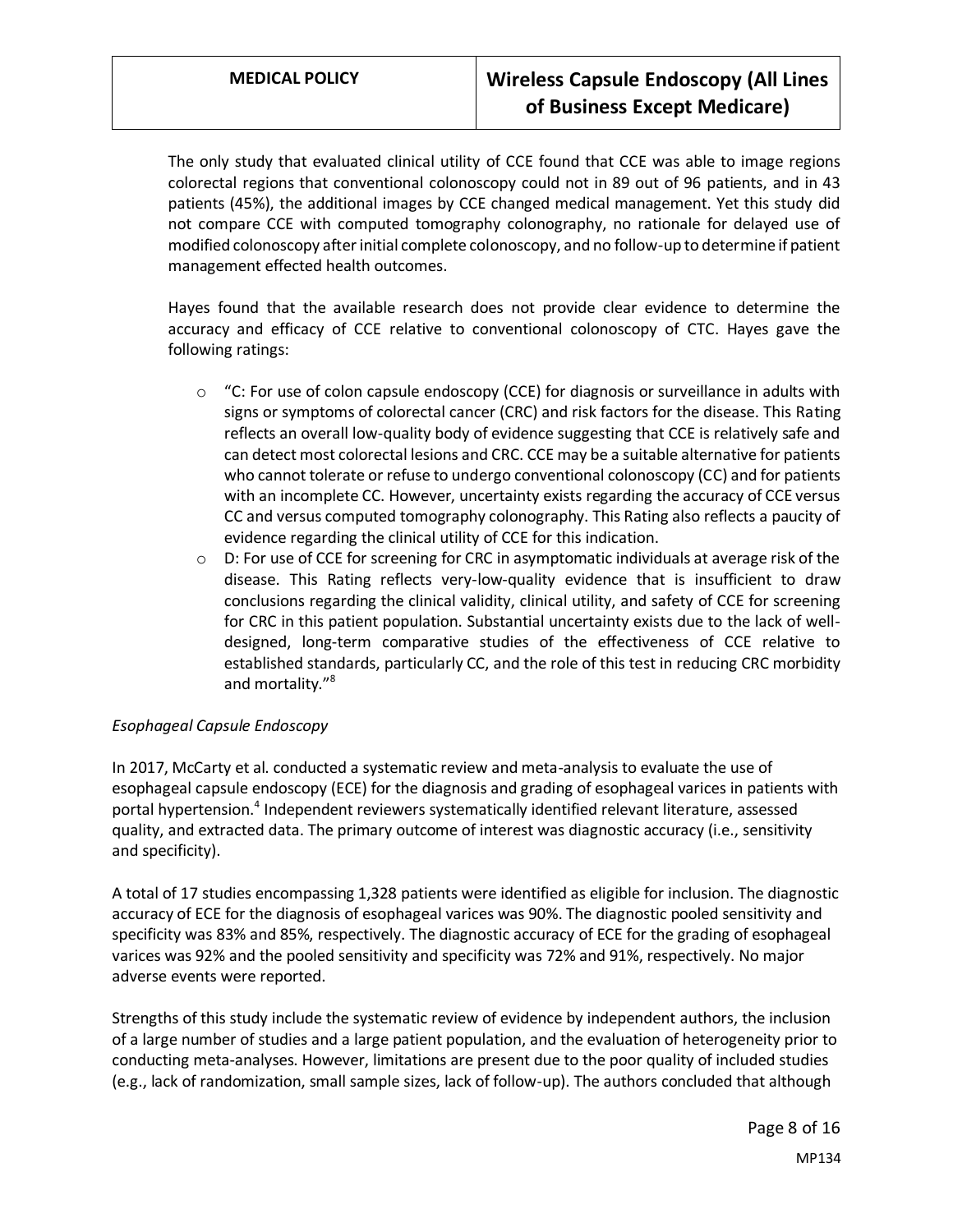ECE is safe, "the sensitivity of capsule endoscopy is not currently sufficient to replace EGD (endogastroduodenoscopy) as a first exploration in these patients."<sup>4</sup>

In 2014, Colli et al. conducted a Cochrane systematic review to determine the diagnostic accuracy of capsule endoscopy for the diagnosis of esophageal varices in children or adults with chronic liver disease or portal vein thrombosis.<sup>9</sup> Following Cochrane guidelines, several reviewers identified literature, extracted data, and assessed quality. The primary outcome of interest was the pooled estimate of sensitivity and specificity.

The literature review identified 16 studies encompassing 936 patients as eligible for inclusion. The pooled estimate of sensitivity and specificity was 84.8% and 84.3%, respectively. Seven studies included only people with suspected but unknown varices and were at a low risk of bias. The pooled estimate of sensitivity and specificity for these low-bias studies was 79.7% and 86.1%, respectively. "Six studies assessed the diagnostic accuracy of capsule endoscopy for the diagnosis of large oesophageal varices, associated with a higher risk of bleeding; the pooled sensitivity was 73.7% (95% CI 52.4% to 87.7%) and of specificity 90.5% (95% CI 84.1% to 94.4%)."<sup>9</sup>

Strengths of this study include the systematic identification of literature, extraction of data, and quality assessments following Cochrane guidelines. A significant limitation of this systematic review is that almost all included studies were determined to be at high risk of bias. The authors concluded, "(w)e cannot support the use of capsule endoscopy as a triage test in adults with cirrhosis, administered before oesophago-gastro-duodenoscopy, despite the low incidence of adverse events and participant reports of being better tolerated. Thus, we cannot conclude that oesophago-gastro-duodenoscopy can be replaced by capsule endoscopy for the detection of oesophageal varices in adults with cirrhosis."<sup>9</sup>

#### **Wireless Gastrointestinal Patency Capsule**

In 2014, Zheng et al. conducted a systematic review and meta-analysis to evaluate the diagnostic utility of the patency capsule (PC).<sup>10</sup> Independent reviewers systematically identified eligible studies, assessed quality, and extracted data. Study authors were also contacted, if necessary, for additional information or data. The primary outcomes of interest were sensitivity, specificity, likelihood ratios, and area under the receiver operating characteristic curve (AUROC).

The authors identified five single-center prospective studies as eligible for inclusion (n=203). The pooled data indicated the PC had a sensitivity of 97%, specificity of 83%, and AUROC of 0.9557. However, the validity of these results is significantly limited by the poor quality of included studies and small sample size of the meta-analysis. Ultimately, the authors concluded that PC may be of diagnostic value in confirming the GI tract patency before capsule endoscopy. However, further studies of good methodological quality are required to establish the diagnostic accuracy and clinical utility of PC.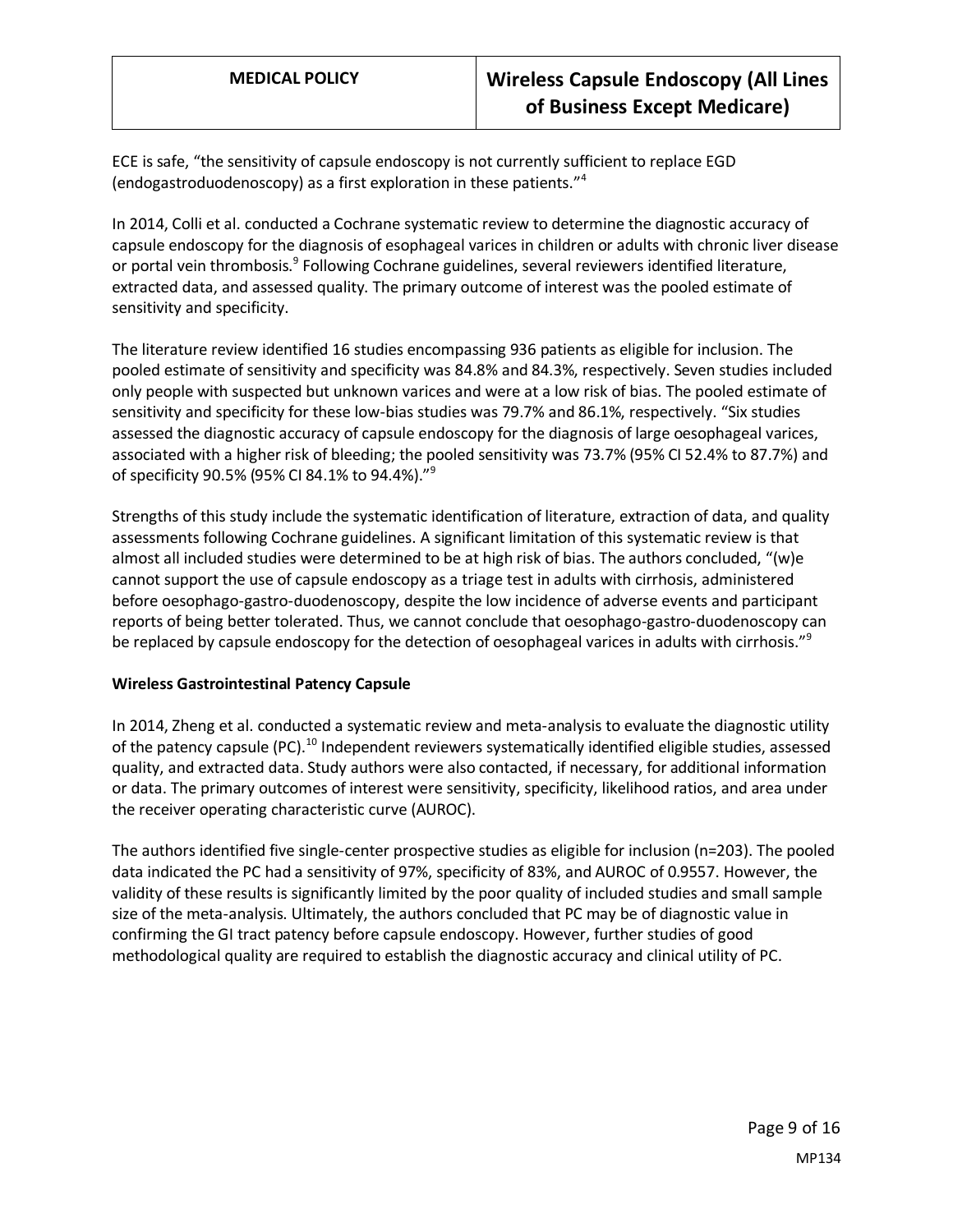## **CLINICAL PRACTICE GUIDELINES**

#### **Small-Bowel Wireless Capsule Endoscopy**

#### American College of Radiology (ACR)

- The 2020 ACR evidence-based practice guidelines addressing the management of Crohn's Disease stated that " there is growing evidence that active inflammation can exist despite clinical resolution of symptoms and that complete mucosal healing represents a better treatment target for long-term outcomes than reliance on clinical symptoms. In this regard, both endoscopy and imaging are becoming central tools in CD to detect such inflammation."<sup>11</sup>
- The 2014 ACR evidence-based practice guidelines regarding radiologic management of lower gastrointestinal tract bleeding recommend the use of capsule endoscopy to evaluate intermittent or obscure non-localized recurrent bleeding when a prior adequate colonoscopy and upper GI endoscopy is negative. $^{12}$

#### American College of Gastroenterology (ACG)

The 2013 ACG evidence-based practice guidelines regarding the diagnosis and management of celiac disease make the following recommendations regarding ancillary diagnostic testing: $13$ 

"Capsule endoscopy should not be used for initial diagnosis except for patients with positive-celiac specific serology who are unwilling or unable to undergo upper endoscopy with biopsy (Strong recommendation, moderate level of evidence).

Capsule endoscopy should be considered for the evaluation of small-bowel mucosa in patients with complicated CD (Strong recommendation, moderate level of evidence)."

#### American Society for Gastrointestinal Endoscopy (ASGE)

#### *Suspected Small Bowel Bleeding*

The 2017 ASGE evidence-based clinical practice guideline for endoscopy in the management of suspected small-bowel bleeding gave the following recommendations for wireless capsule endoscopy:

"For hemodynamically stable patients with overt bleeding, after upper and lower endoscopic examinations with normal results, VCE (video capsule endoscopy) is recommended as the next diagnostic test.

VCE is considered the first diagnostic step in the evaluation of small-bowel sources of occult bleeding once the upper GI tract and colon have been satisfactorily cleared as potential sources. A follow-up push enteroscopy or DAE is usually recommended for further management of positive results on VCE."<sup>14</sup>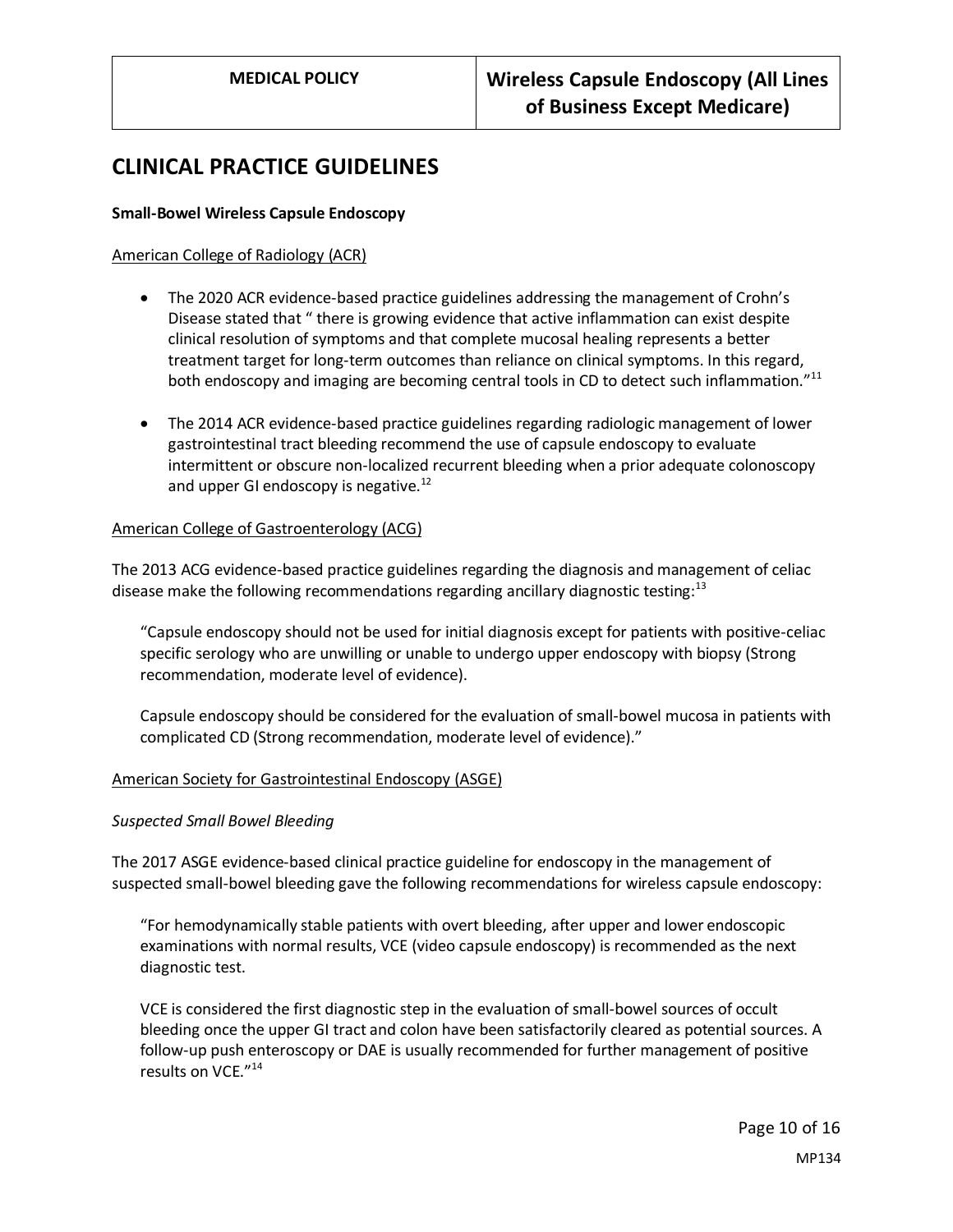#### *Crohn's Disease*

The 2015 ASGE evidence-based guideline evaluating endoscopy in inflammatory bowel disease gave the following recommendation for capsule endoscopy (CE):

"We recommend CE to evaluate the small intestine in patients with suspected CD who have no obstructive symptoms and negative ileocolonoscopy results.

We recommend CE in patients with known CD and unexplained symptoms only when abnormalities detected with CE will alter management."<sup>15</sup>

#### National Comprehensive Cancer Network (NCCN)

The NCCN guidelines for genetic/familial high-risk assessment: colorectal (v.1.2021) includes cancer risk and surveillance guidelines for peutz-jeghers syndrome (PJS).<sup>16</sup> The guidelines recommend small intestine screening beginning at approximately 8 to 10 years of age in PJS patients. The guidelines state small bowel visualization can be done using CT or MRI enterography or video capsule endoscopy with, "baseline at 8-10 y and follow-up interval based on findings but at least by age 18, then every 2-3 y, though this may be individualized, or with symptoms." The guidelines also states, "High-level evidence to support routine small bowel screening distal to the duodenum is lacking. However, may consider small bowel visualization (eg, capsule endoscopy) [for familial adenomatous polyposis], especially if advanced duodenal polyposis."

#### National Cancer Institute (NCI)

The NCI's PDQ® (Physician Data Query) for gastrointestinal (GI) carcinoid tumors recommends scintigraphy, computed tomography (CT), capsule endoscopy (CE), enteroscopy, or angiography for diagnostic imaging of GI carcinoids.<sup>17</sup>

#### National Institute for Health and Care Excellence

In 2019, NICE published a clinical practice guideline addressing the management of Crohn's Disease.<sup>18</sup> Investigators stated that "treatment with infliximab or adalimumab should only be continued if there is clear evidence of ongoing active disease as determined by clinical symptoms, biological markers and investigation, including endoscopy if necessary."<sup>18</sup>

#### **Lynch Syndrome (Hereditary Non-Polyposis Colorectal Cancer)**

No evidence-based clinical practice guidelines provide a recommendation for or against the use of capsule endoscopy for diagnostic surveillance of small-bowel malignancies in Lynch syndrome patients. This includes the American College of Gastroenterology guideline on the management of hereditary gastrointestinal cancer syndromes<sup>19</sup>, the American Gastroenterological Association guideline on the management of lynch syndrome<sup>20</sup>, and the National Comprehensive Cancer Network Guideline for genetic/familial high-risk assessment: colorectal<sup>16</sup>.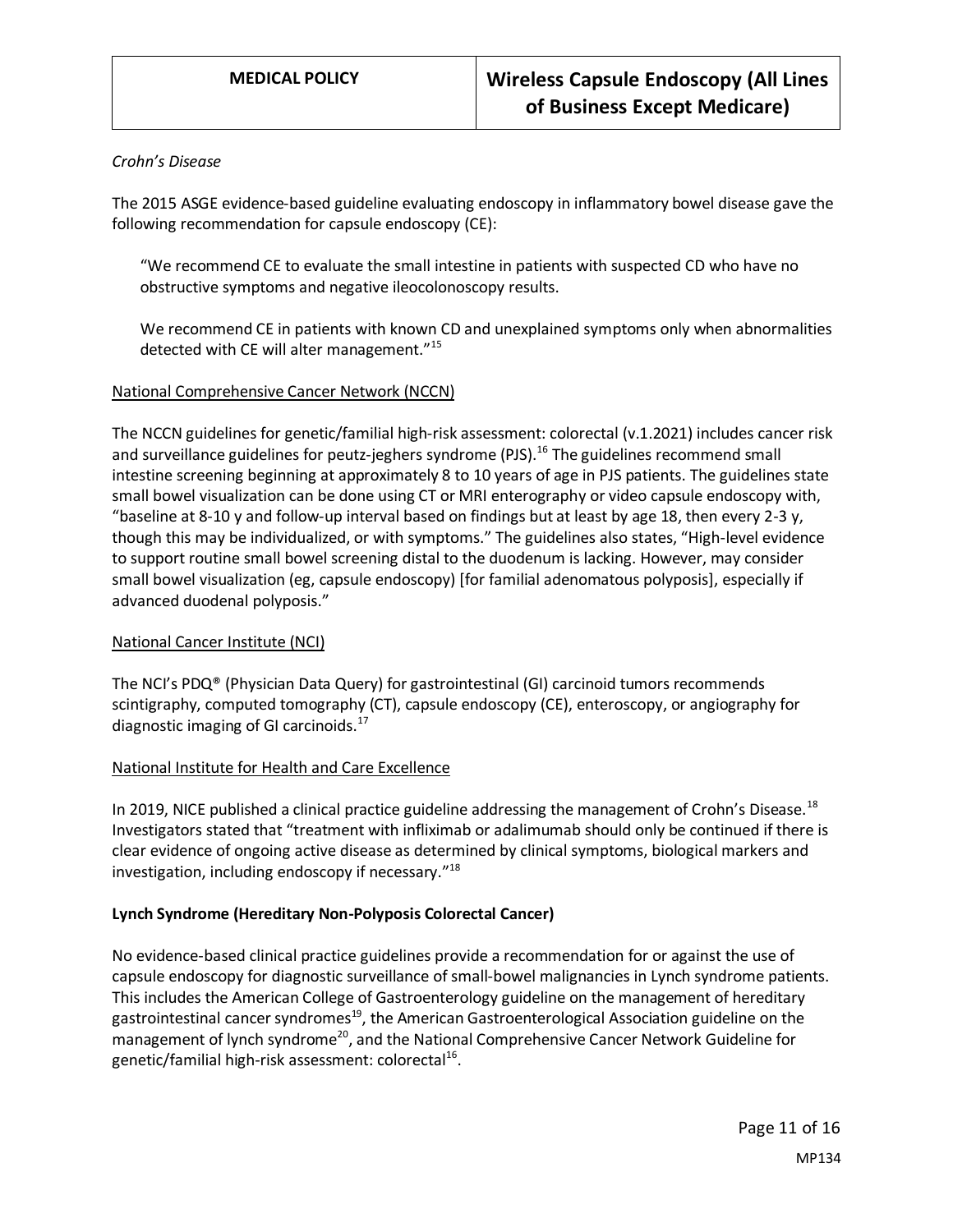#### **Colon Capsule Endoscopy**

No evidence-based clinical practice guidelines provide a recommendation for or against the use of colon capsule endoscopy.

#### **Magnetically-Controlled Capsule Endoscopy**

No evidence-based clinical practice guidelines provide a recommendation for or against the use of magnetically-controlled capsule endoscopy.

#### **Esophageal Capsule Endoscopy**

#### American College of Gastroenterology (ACG)

The 2016 ACG evidence-based guideline for the diagnosis and management of Barrett's esophagus (BE) stated, "(e)sophageal video capsule endoscopy is a well-tolerated, patient-preferred, and noninvasive technique that allows visualization of the distal esophagus. However, because of inadequate accuracy (pooled sensitivity 78% and specificity 73%), it is currently not recommended for BE screening."<sup>21</sup>

#### **Wireless Gastrointestinal Patency Capsule**

No evidence-based clinical practice guidelines were identified that evaluate the use of wireless gastrointestinal (GI) patency capsules for assessing GI patency.

## <span id="page-11-0"></span>**POLICY SUMMARY**

The use of wireless capsule endoscopy to evaluate the small-bowel for gastrointestinal bleeding, Crohn's disease, celiac disease, polyposis syndromes, and small-bowel tumors is supported by the peer-reviewed medical literature and evidence-based clinical practice guidelines. Therefore wireless capsule endoscopy is considered medically necessary for these conditions.

There is insufficient evidence to support the use of wireless capsule endoscopy for surveillance of smallbowel malignancies in Lynch syndrome patients. There are few studies investigating capsule endoscopy in this setting, none of which determine clinical utility, and they are limited by nonrandomized study design and small sample sizes. Additionally, no evidence-based clinical practice guidelines provide recommendations for capsule endoscopy surveillance in Lynch syndrome patients. Therefore, the use of wireless capsule endoscopy is considered investigational for surveillance of small-bowel malignancies in patients with Lynch syndrome.

There is insufficient evidence to establish the clinical validity and clinical utility of magneticallycontrolled capsule endoscopy, or of colon or esophageal capsule endoscopy. Studies lack comparator groups, do not address clinical utility, and lack long term follow up. Additionally, no evidence-based clinical practice guidelines recommend the use of colon capsule endoscopy and the American College of Gastroenterology does not recommend esophageal capsule endoscopy for Barrett's esophagus

> Page 12 of 16 MP134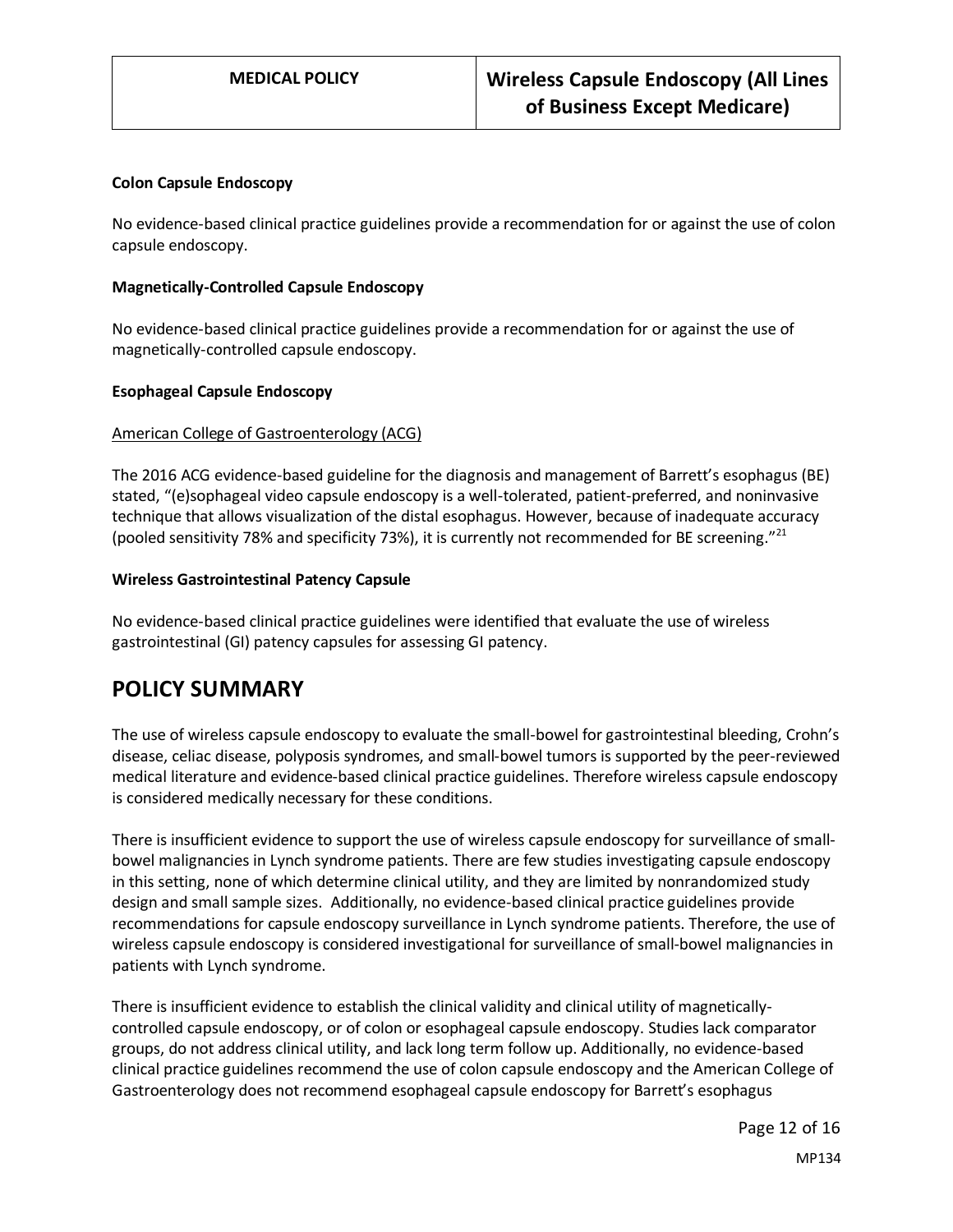screening. Therefore, wireless capsule endoscopy is considered investigational for screening and diagnosis of colon and esophageal diseases.

There is insufficient evidence to support the accuracy and validity of patency capsules for evaluation of gastrointestinal patency. Further studies of good methodological quality are required to establish the diagnostic accuracy and clinical utility of patency capsules for evaluating gastrointestinal patency prior to capsule endoscopy. Therefore, patency capsules for evaluation of gastrointestinal patency are considered investigational.

# **INSTRUCTIONS FOR USE**

Company Medical Policies serve as guidance for the administration of plan benefits. Medical policies do not constitute medical advice nor a guarantee of coverage. Company Medical Policies are reviewed annually and are based upon published, peer-reviewed scientific evidence and evidence-based clinical practice guidelines that are available as of the last policy update. The Companies reserve the right to determine the application of Medical Policies and make revisions to Medical Policies at any time. Providers will be given at least 60-days notice of policy changes that are restrictive in nature.

The scope and availability of all plan benefits are determined in accordance with the applicable coverage agreement. Any conflict or variance between the terms of the coverage agreement and Company Medical Policy will be resolved in favor of the coverage agreement.

## **REGULATORY STATUS**

#### U.S. Food and Drug Administration (FDA)

#### *Wireless Small-bowel Endoscopy Capsules*

There are two FDA-approved capsule endoscopy systems for imaging the small bowel: the PillCam™ SB 3 system by Medtronic, Inc. (previously the Given Diagnostic Imaging System by Given Imaging Ltd.) and the ENDOCAPSULE EC-10 System by Olympus America Inc. (previously the EnteroPRO Endo Capsule).<sup>22,23</sup> Both devices are intended to provide visualization of the small-bowel.

#### *Colon Endoscopy Capsule*

There is one FDA-approved capsule endoscopy system for imaging of the colon: PillCam™ COLON 2 Capsule Endoscopy System.<sup>24</sup> The PillCam<sup>™</sup> COLON 2 capsule endoscopy system is intended to provide visualization of the colon.

#### *Esophageal Endoscopy Capsule*

There is one FDA-approved capsule endoscopy system for imaging of the esophagus: PillCam™ UGI Capsule Endoscopy System.<sup>25</sup> The PillCam™ UGI capsule endoscopy system is intended for visualization of the upper gastrointestinal tract (esophagus, stomach, duodenum).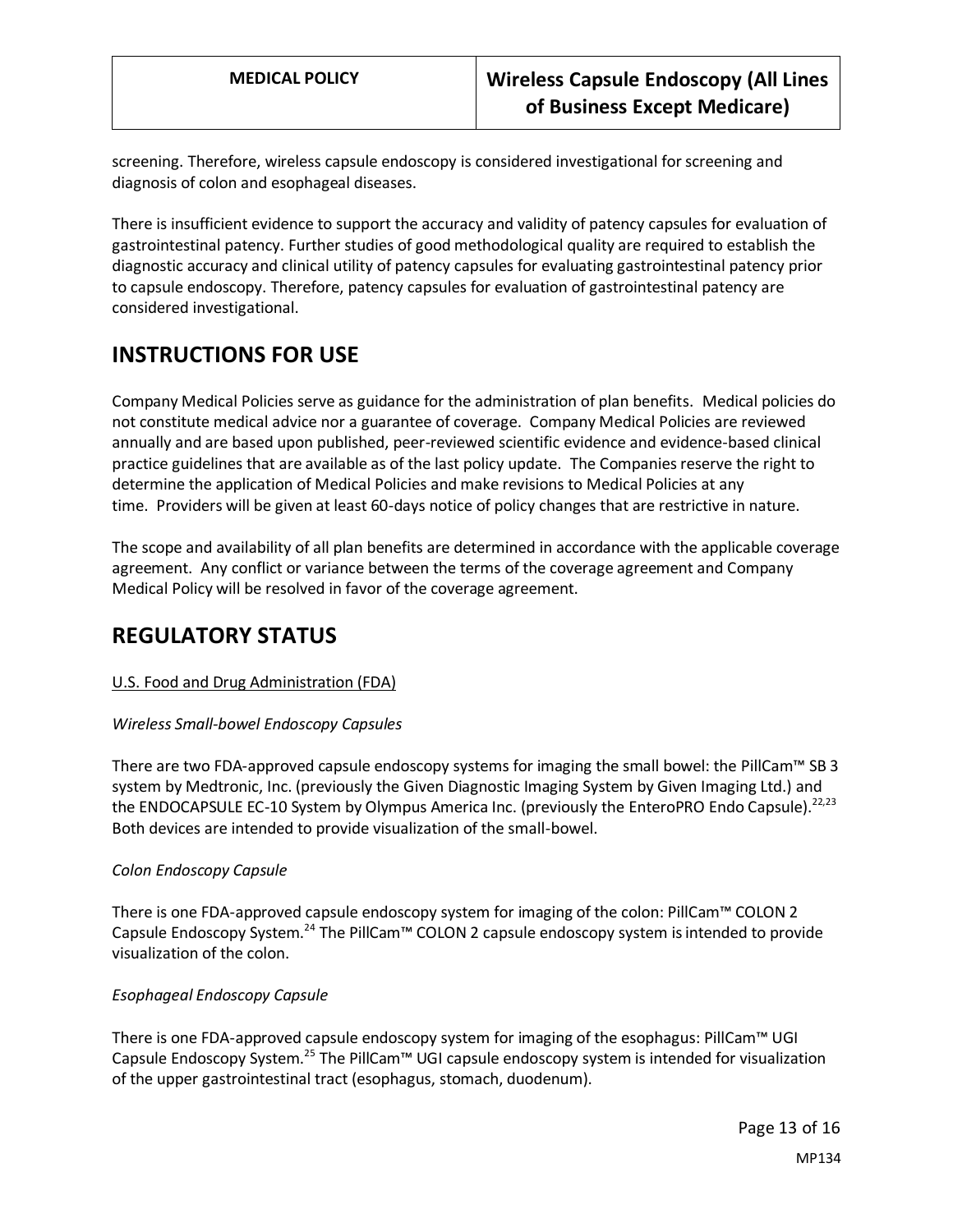#### *Wireless Gastrointestinal Patency Capsule*

The following regulatory information was obtained from the Hayes evidence review (archived) on the AGILE™ Patency System:

"The Given Diagnostic<sup>®</sup> System is regulated by the FDA as a Class II device that has been categorized as a wireless, gastrointestinal, capsule imaging system. This device was granted 510(k) market clearance on August 1, 2001 for visualization of the small bowel. On May 8, 2006, the Given AGILE Patency System received Food and Drug Administration (FDA) 510(k) approval (K053639) as an optional accessory to the PillCam™ video endoscopy device. The patency system consists of the dissolvable Agile Patency capsule, handheld Agile Patency scanner, and a TesTag interference scanner. The PillCam™ product line was formerly called the M2A® Capsule and no other imaging systems have been approved in the same FDA category as the PillCam."<sup>2</sup>

#### Mental Health Parity Statement

Coverage decisions are made on the basis of individualized determinations of medical necessity and the experimental or investigational character of the treatment in the individual case. In cases where medical necessity is not established by policy for specific treatment modalities, evidence not previously considered regarding the efficacy of the modality that is presented shall be given consideration to determine if the policy represents current standards of care.

## **MEDICAL POLICY CROSS REFERENCES**

• Wireless Capsule for Gastrointestinal Motility Monitoring

## **REFERENCES**

- 1. Hayes. Medical Technology Assessment: Capsule Endoscopy of the Small Bowel for Obscure Gastrointestinal Bleeding. Jun 20, 2013. Annual Review: May 24, 2017. ARCHIVED Jul 19, 2018. Report outdated[. https://evidence.hayesinc.com/report/dir.capsule2287.](https://evidence.hayesinc.com/report/dir.capsule2287) Accessed 3/28/2022.
- 2. Hayes. AGILE™ Patency System (Given Imaging Ltd.) for Verification of Gastrointestinal Patency Prior to Capsule Endoscopy. ARCHIVED Mar 19, 2010. Report outdated. [https://www.hayesinc.com/subscribers/displaySubscriberArticle.do?articleId=5702.](https://www.hayesinc.com/subscribers/displaySubscriberArticle.do?articleId=5702) Accessed 3/28/2022.
- 3. Hayes. Medical Technology Assessment: Capsule Endoscopy for the Diagnosis of Small Bowel Crohn's Disease. Mar 23, 2017. Annual Review: May 4, 2021. [https://evidence.hayesinc.com/report/dir.capsule2286.](https://evidence.hayesinc.com/report/dir.capsule2286) Published 2017. Accessed 3/28/2022.
- 4. McCarty TR, Afinogenova Y, Njei B. Use of Wireless Capsule Endoscopy for the Diagnosis and Grading of Esophageal Varices in Patients With Portal Hypertension: A Systematic Review and Meta-Analysis. *Journal of clinical gastroenterology.* 2017;51(2):174-182.
- 5. Haanstra JF, Al-Toma A, Dekker E, et al. Prevalence of small-bowel neoplasia in Lynch syndrome assessed by video capsule endoscopy. *Gut.* 2015;64(10):1578-1583.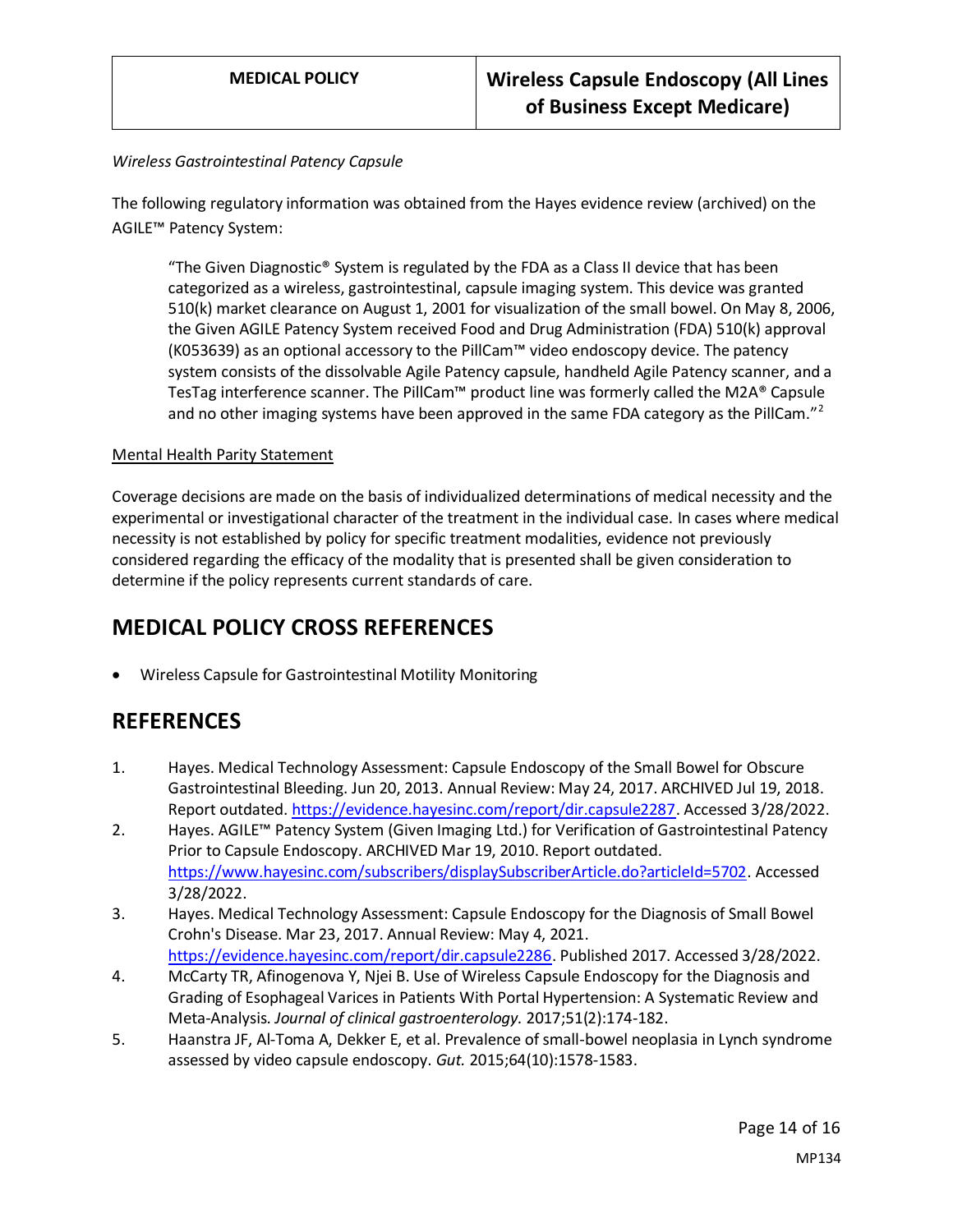- 6. Saurin JC, Pilleul F, Soussan EB, et al. Small-bowel capsule endoscopy diagnoses early and advanced neoplasms in asymptomatic patients with Lynch syndrome. *Endoscopy.*  2010;42(12):1057-1062.
- 7. ECRI Institute: PillCam Colon 2 Capsule Endoscopy System (Medtronic plc.) for Detecting Colon Polyps. Published: 3/7/2014. Updated: 5/21/2020. [https://www.ecri.org/components/ProductBriefs/Pages/14018.aspx?tab=1.](https://www.ecri.org/components/ProductBriefs/Pages/14018.aspx?tab=1) Accessed 3/28/2022.
- 8. Hayes. Colon Capsule Endoscopy for Colorectal Cancer Screening, Diagnosis, and Surveillance. Published 11/25/2019. Updated 11/9/2021. [https://evidence.hayesinc.com/report/dir.pillcam4693.](https://evidence.hayesinc.com/report/dir.pillcam4693) Accessed 3/28/2022.
- 9. Colli A, Gana JC, Turner D, et al. Capsule endoscopy for the diagnosis of oesophageal varices in people with chronic liver disease or portal vein thrombosis. *The Cochrane database of systematic reviews.* 2014(10):Cd008760.
- 10. Zhang W, Han ZL, Cheng Y, et al. Value of the patency capsule in pre-evaluation for capsule endoscopy in cases of intestinal obstruction. *Journal of digestive diseases.* 2014;15(7):345-351.
- 11. Kim DH, Chang KJ, Fowler KJ, et al. ACR Appropriateness Criteria® Crohn Disease. *Journal of the American College of Radiology.* 2020;17(5):S81-S99. <https://doi.org/10.1016/j.jacr.2020.01.030>
- 12. American College of Radiology. ACR Appropriateness Criteria. Radiologic Management of Lower Gastrointestinal Tract Bleeding. 2020[. https://acsearch.acr.org/docs/69457/Narrative/.](https://acsearch.acr.org/docs/69457/Narrative/) Accessed 3/28/2022.
- 13. Rubio-Tapia A, Hill ID, Kelly CP, Calderwood AH, Murray JA, American College of G. ACG clinical guidelines: diagnosis and management of celiac disease. *The American journal of gastroenterology.* 2013;108(5):656-676; quiz 677. <https://www.ncbi.nlm.nih.gov/pubmed/23609613>
- 14. Gurudu SR, Bruining DH, Acosta RD, et al. The role of endoscopy in the management of suspected small-bowel bleeding. *Gastrointestinal endoscopy.* 2017;85(1):22-31.
- 15. Shergill AK, Lightdale JR, Bruining DH, et al. The role of endoscopy in inflammatory bowel disease. *Gastrointestinal endoscopy.* 2015;81(5):1101-1121.e1101-1113.
- 16. National Comprehensive Cancer Network. Genetic/Familial High-Risk Assessment: Colorectal. Version 1.2021. Updated May 11, 2021. [https://www.nccn.org/professionals/physician\\_gls/pdf/genetics\\_colon.pdf.](https://www.nccn.org/professionals/physician_gls/pdf/genetics_colon.pdf) Accessed 3/28/2022.
- 17. National Cancer Institute. Physician Data Query: Gastrointestinal Carcinoid Tumors. Updated: June 17, 2021. [https://www.cancer.gov/types/gi-carcinoid-tumors/hp/gi-carcinoid-treatment](https://www.cancer.gov/types/gi-carcinoid-tumors/hp/gi-carcinoid-treatment-pdq#link/_49_toc)[pdq#link/\\_49\\_toc.](https://www.cancer.gov/types/gi-carcinoid-tumors/hp/gi-carcinoid-treatment-pdq#link/_49_toc) Accessed 3/28/2022.
- 18. National Institute for Health and Care Excellence. Crohn's disease: management [https://www.nice.org.uk/guidance/ng129/resources/crohns-disease-management-pdf-](https://www.nice.org.uk/guidance/ng129/resources/crohns-disease-management-pdf-66141667282885)[66141667282885.](https://www.nice.org.uk/guidance/ng129/resources/crohns-disease-management-pdf-66141667282885) Published 2019. Accessed 3/28/2022.
- 19. Syngal S, Brand RE, Church JM, Giardiello FM, Hampel HL, Burt RW. ACG clinical guideline: Genetic testing and management of hereditary gastrointestinal cancer syndromes. *The American journal of gastroenterology.* 2015;110(2):223-262; quiz 263.
- 20. Rubenstein JH, Enns R, Heidelbaugh J, Barkun A. American Gastroenterological Association Institute Guideline on the Diagnosis and Management of Lynch Syndrome. *Gastroenterology.*  2015;149(3):777-782; quiz e716-777.